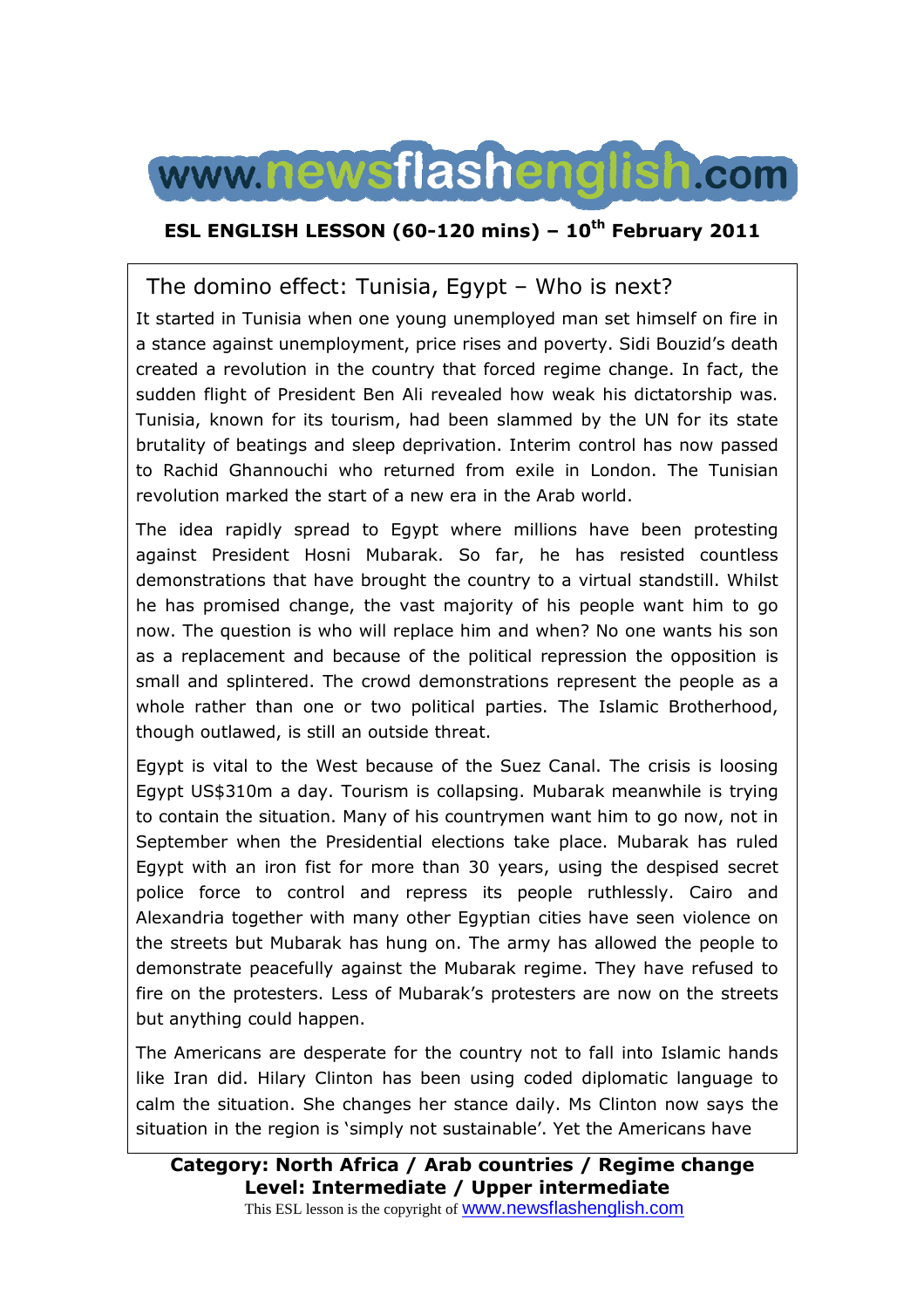been quietly financing the regime for years! Naturally Israel is very worried. It should be. Without American support it would collapse.

So what other regimes in the Arab world could collapse? The answer is many. Their dictators are hanging on; though they know their time may come sooner rather than later. Libya is ruled by Colonel Gaddaffi. He is the Arab world's longest ruling leader. He seized control in 1969, yet because of its vast oil and gas reserves he will probably survive any form of opposition from the Libyan people. There is a strong military dictatorship. Any dissidents are either beaten, tortured or hung! Yet the Americans and the West need the oil so they will support him. Likewise Saudi Arabia is another oil rich Arab state that brutally represses its people. Public executions are common. Once again the Americans and the West need its oil.

Jordan saw its Prime Minister and cabinet sacked by King Abdullah II following large street protests. The country is again propped up by the Americans. Then there's Algeria with its vast oil and gas reserves, vital for the West. It is said that if the grip of the secret police is loosened in Algeria the Islamic fundamentalists will take power. A situation the Americans wouldn't want.

Yemen has seen students and, more recently, 20,000 anti government protestors demonstrating against their leaders. This is the poorest and least developed Arab country. State brutality on its people is rife. Yemen houses many extremists, and is a training ground for Osama Bin Laden's Al Qaeda. President Ali Abdullah Saleh has announced he will not seek re-election in 2013. Syria though, has through President Bashir Assad managed to steer itself towards some reform. Former President Bush did once describe it as one of 'the Axis of Evil'. Palestine, thanks to Israel, is a messed up country. Gaza is now ruled by Hamas, the extremist Islamist group. Iran has its own regime; its secret police took terrible revenge on its people when they tried to revolt. Morocco however, is the one country in the region that does have some form of democracy.

In all these Arab countries many people are poor. There is corruption, inflation and a lack of jobs. In many of these states there is repression and control of the people who now desire political reform. Will the domino effect of change now follow? Will the American influence in the region fade? It's doubtful. The American desire for oil allows them to quietly support these regimes. When will China step in?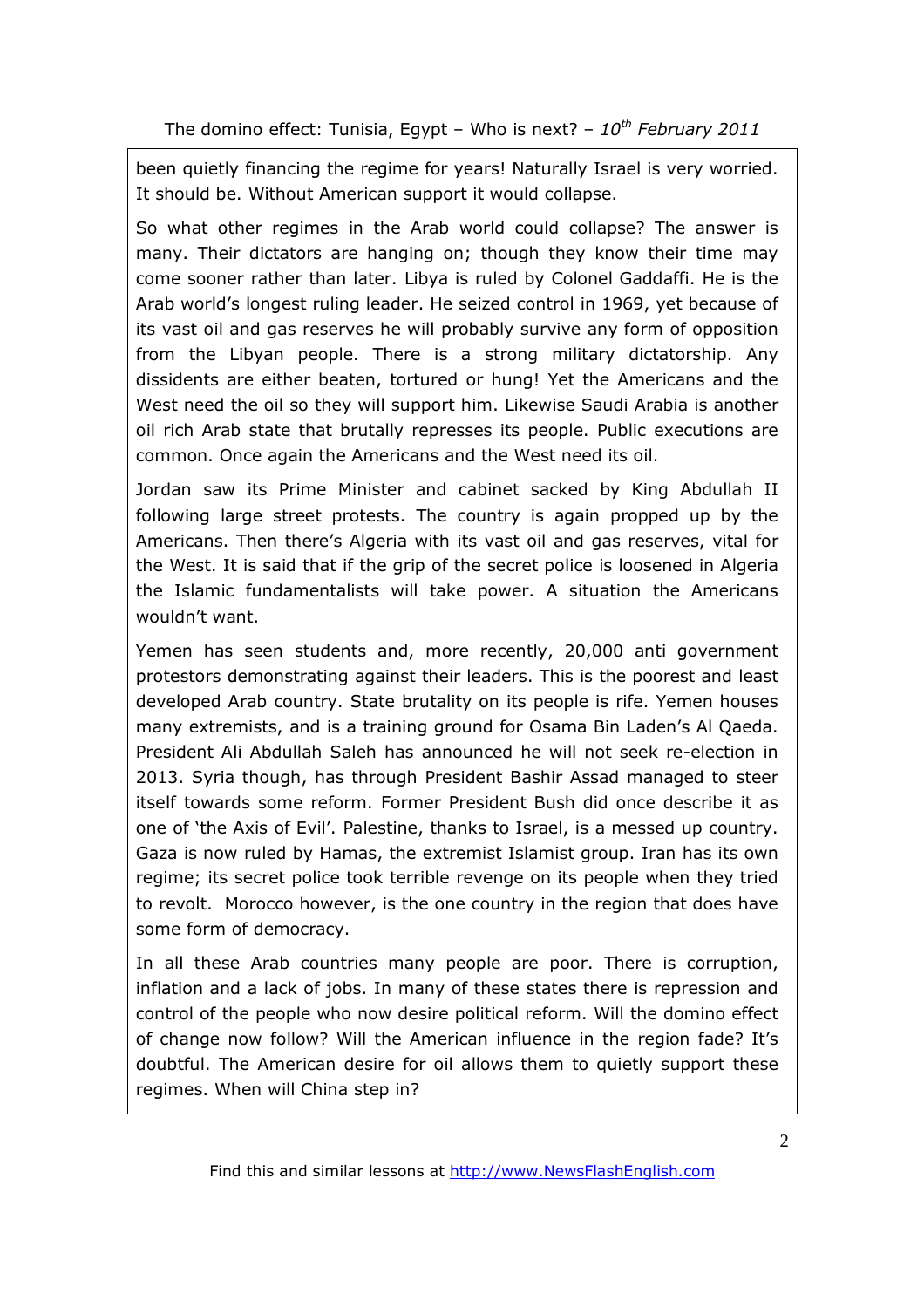### **FXFRCISES**

1. The Egyptian crisis: Briefly, what three things do you know about the Egyptian crisis? Go round the room swapping details.

2. Geography: North Africa, Middle East: Draw a map on the board to show North Africa and the Middle East. Label the main Arab countries where demonstrations have taken place against their regimes. Then **look on Google maps** to help you.

3. Dictation: The teacher will read four to six lines of the article slowly and clearly. Students will write down what they hear. The teacher will repeat the passage slowly again. Self-correct your work from page one - filling in spaces and correcting mistakes. Be honest with yourself on the number of errors. Advise the teacher of your total number of errors. Less than five is very good. Ten is acceptable. Any more is room for improvement! More than twenty - you need to do some work!

4. Reading: The students should now read the article aloud, swapping readers every paragraph.

5. Vocabulary: Students should now look through the article and underline any vocabulary they do not know. Look in dictionaries. Discuss and help each other out. The teacher will go through and explain any unknown words or phrases.

6. The article: Students should look through the article with the teacher.

- a) What is the article about?<br>b) What do you think about t
- What do you think about the article?
- c) **What's the latest on this story?**

7. Let's think! Think of five Arab countries where demonstrations have taken place. Then add five issues the demonstrators are demonstrating against. Write them below. Explain to your partner why you chose these. What are your conclusions?

| Five Arab countries under threat Five of the issues |  |
|-----------------------------------------------------|--|
|                                                     |  |
|                                                     |  |
|                                                     |  |
|                                                     |  |
|                                                     |  |

**The teacher** will choose some pairs to discuss their findings in front of the class.

8. Let's talk! Radio Free Egypt: *In pairs.* You are in the Radio Free Egypt studio. One of you is the presenter; the other student is the guest. Today's interview is: **The Egyptian crisis**. Try to get a balanced interview. *5 minutes.* 

Find this and similar lessons at http://www.NewsFlashEnglish.com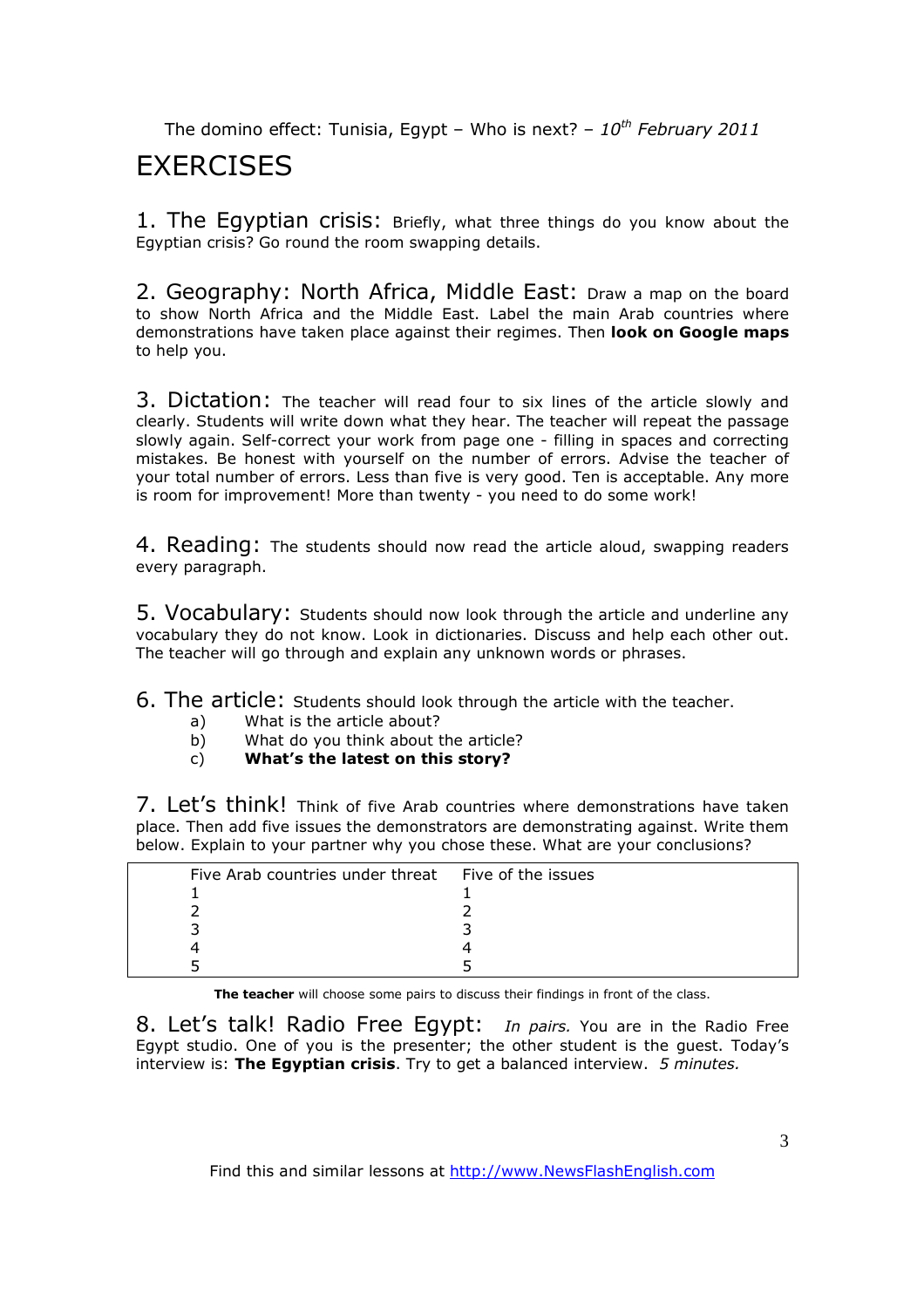9. Let's discuss: In pairs. Think of two positive and negative things you know about the situation in Tunisia and Egypt. Discuss together.

| Positive | Negative |
|----------|----------|
| -<br>—   |          |
| ∽        |          |

**The teacher** will choose some pairs to discuss their findings in front of the class.

10. Let's think! In pairs. On the board write as many words as you can to do with the *'Egyptian crisis'*. *One-two minutes.* Compare with other teams. Using your words compile a short dialogue together.

11. Let's do 'The Article Quiz': Have the students quiz each other in pairs. They score a point for each correct answer and half a point each time they have to look at the article for help. See who can get the highest score!

#### **Student A**

- 1) Who started the revolution in Tunisia? Why?
- 2) What country does the Suez canal pass through?
- 3) Name the former president of Tunisia.<br>4) How much is Equat loosing a day?
- 4) How much is Egypt loosing a day?<br>5) Who is Hilary Clinton?
- 5) Who is Hilary Clinton?

#### **Student B**

- 1) What happened in Jordon?
- 2) What happened in Yemen?
- 3) Who was once known as 'an axis of evil'?
- 4) Who is the leader of Libya?
- 5) Who needs oil more than anybody?

12. Egypt: In pairs/groups. Choose to be one of the following people. You are in Cairo. Create a short story about the demonstrations taking place against its president. Tell it to your partner/group. Try to make it interesting! Students try to interlink or interact student storylines!

|  | Egyptian President Hosni Mubarak 3 | An Egyptian  |
|--|------------------------------------|--------------|
|  | A tourist                          | A journalist |
|  |                                    |              |

**The teacher** will choose some pairs to tell their stories in front of the class.

13. Let's write an e-mail: Write and send a 200 word e-mail to your teacher about: **The domino effect: Tunisia, Egypt – Who is next?** Your e-mail can be read out in class.

14. Sentence starters: Finish these sentence starters. Correct your mistakes. Compare what other people have written.

- a) Tunisia <u>\_\_\_\_\_\_\_\_\_\_\_\_\_\_\_\_\_\_\_\_\_\_\_\_\_\_\_\_\_\_\_\_\_</u>
- b) Egypt
- c) The Arab world  $\overline{c}$

Find this and similar lessons at http://www.NewsFlashEnglish.com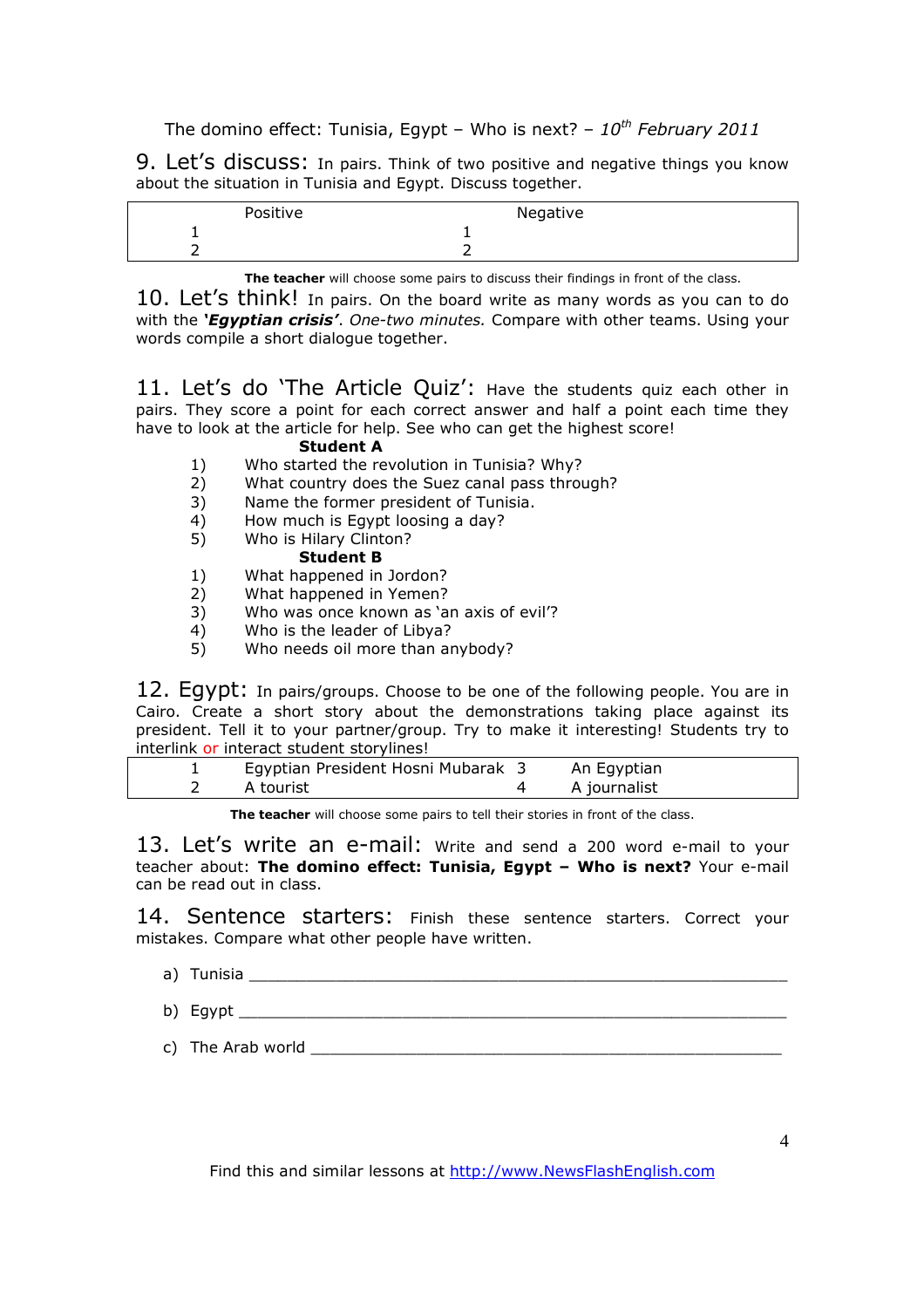## DISCUSSION

#### **Student A questions**

- 1) Did the headline make you want to read the article?<br>2) What do you think about the American influence in t
- 2) What do you think about the American influence in the Arab region?<br>3) What do you think about the secret police operating in these countri-
- What do you think about the secret police operating in these countries?
- 4) Will the Arab world change now?
- 5) What will happen to Egypt's tourist industry?
- 6) Will you be booking a holiday to Egypt shortly?
- 7) How do you think the people in these Arab countries feel about what's happened in Tunisia and Egypt?
- 8) Which Arab country will be next to collapse?
- 9) Why is America supporting these regimes?<br>10) When will China step in?
- When will China step in?

#### **Student B questions**

- 1) What do you think about what you read?
- 2) Do you have a solution for what is happening in the Arab world? What is it?
- 3) Is Israel worried by events?
- 4) Why does America support Israel?
- 5) What will happen in Palestine?<br>6) Will the domino effect of chang
- Will the domino effect of change continue?
- 7) Will we see any of these Arab countries fall to Islamic fundamentalists?
- 8) What do you think about the situation?
- 9) Which countries in the Arab world have you visited? Why?
- 10) Did you like this discussion?

# SPEAKING

### Let's debate! North Africa, the Arab world & regime change

*Allow 10-15 minutes – As a class / small groups / pairs / 1 to 1*

North Africa, the Arab world & regime change

The teacher can moderate the session.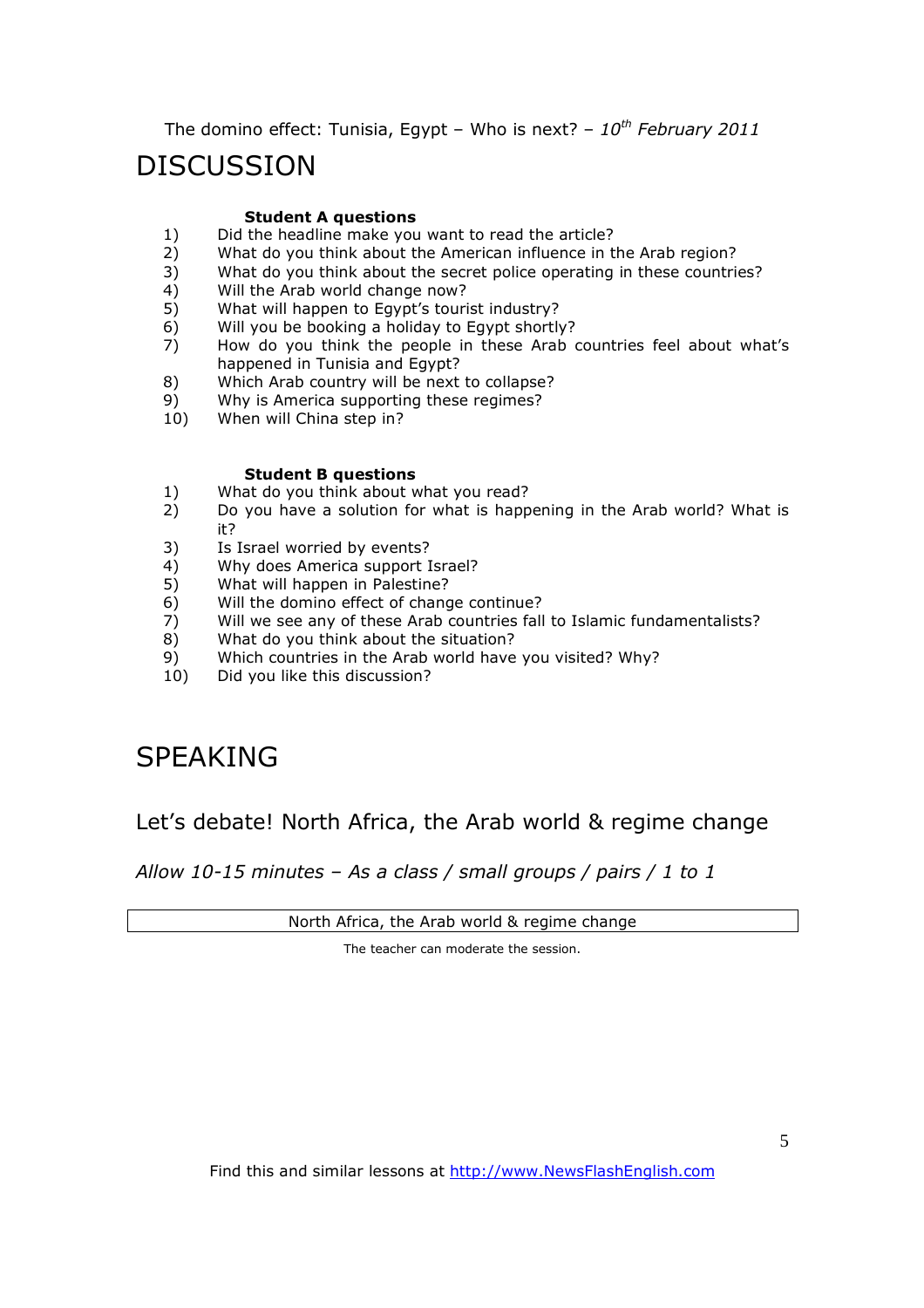# The domino effect: Tunisia, Egypt – Who is next? – *10th February 2011* GAP FILL: READING:

*Put the words into the gaps in the text.* 

| The domino effect: Tunisia, Egypt - Who is next?                                                                                                                                                   | dictatorship |
|----------------------------------------------------------------------------------------------------------------------------------------------------------------------------------------------------|--------------|
| It started in Tunisia when one young unemployed man set<br>himself on fire in a (1)______ against unemployment, price rises<br>and $(2)$ ______. Sidi Bouzid's death created a $(3)$ ______ in the | control      |
| country that forced regime change. In fact, the sudden flight of<br>President Ben Ali revealed how weak his (4)_____ was. Tunisia,                                                                 | standstill   |
| known for its tourism, had been slammed by the UN for its state<br>brutality of beatings and sleep deprivation. Interim (5)_____                                                                   | stance       |
| has now passed to Rachid Ghannouchi who returned from<br>(6) in London. The Tunisian revolution marked the start of<br>a new era in the Arab world.                                                | vast         |
| The idea rapidly spread to Egypt where millions have been                                                                                                                                          | poverty      |
| protesting against President Hosni Mubarak. So far, he has<br>resisted countless demonstrations that have brought the country                                                                      | exile        |
| to a virtual (7)_______. Whilst he has promised change, the<br>(8) majority of his people want him to go now.                                                                                      | revolution   |
| The question is who will replace him and when? No one wants                                                                                                                                        |              |
| his son as a replacement and because of the political $(1)$<br>the opposition is small and $(2)$ ______. The crowd demonstrations                                                                  | splintered   |
| represent the people as a whole rather than one or two political<br>parties. The Islamic Brotherhood, whilst (3) _____ is still an                                                                 | regime       |
| outside threat.                                                                                                                                                                                    | outlawed     |
| Egypt is vital to the West because of the Suez Canal. The crisis<br>is loosing Egypt US\$310m a day. Tourism is collapsing. Mubarak                                                                | demonstrate  |
| meanwhile is trying to contain the situation. Many of his<br>countrymen want him to go now, not in September when the                                                                              | despised     |
| Presidential (4)______ take place. Mubarak has ruled Egypt with                                                                                                                                    | elections    |
| an $(5)$ ______ for more than 30 years, using the $(6)$ ______ secret<br>police force to control and repress its people ruthlessly. Cairo                                                          | repression   |
| and Alexandria together with many other Egyptian cities have<br>seen violence on the streets but Mubarak has hung on. The                                                                          | Iron fist    |
| army has allowed the people to (7) ______ peacefully against the                                                                                                                                   |              |
| Mubarak (8)_______. They have refused to fire on the protesters.                                                                                                                                   |              |
| Less of Mubarak's protesters are now on the streets but<br>anything could happen.                                                                                                                  |              |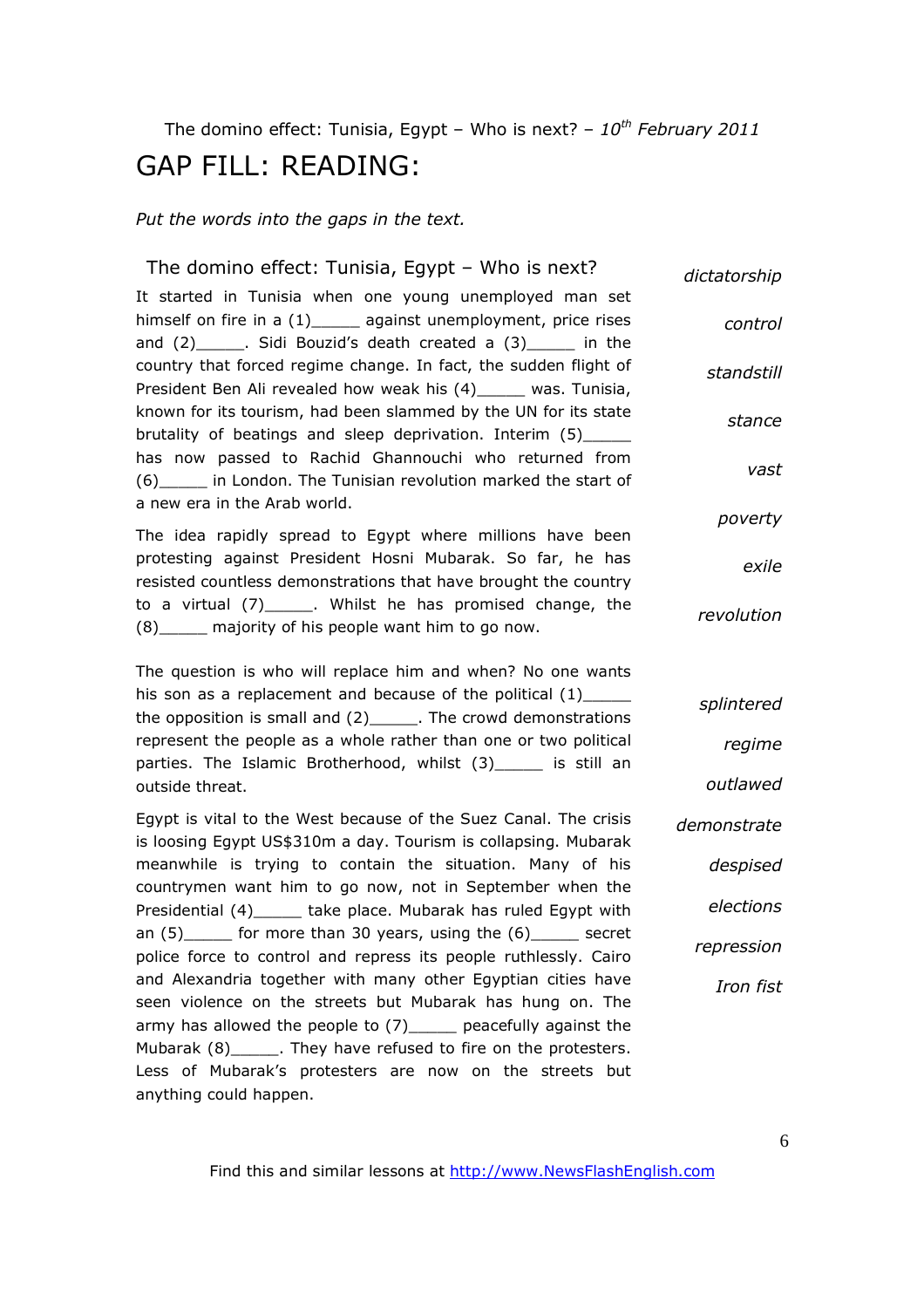## GRAMMAR

Put the words into the gaps in the text.

| The domino effect: Tunisia, Egypt - Who is next?                                                                                      | who       |
|---------------------------------------------------------------------------------------------------------------------------------------|-----------|
| It started in Tunisia when one young unemployed man set himself<br>on fire in a stance against unemployment, price rises and poverty. | for       |
| Sidi Bouzid's death created a revolution in the country that forced                                                                   |           |
| regime change. In fact, the sudden flight of President Ben Ali<br>revealed (1)_ weak his dictatorship was. Tunisia, known for its     | his       |
| tourism, had been slammed by the UN (2)_ its state brutality of<br>beatings and sleep deprivation. Interim control has now passed to  | he        |
| Rachid Ghannouchi (3) returned from exile in London. The<br>Tunisian revolution marked the start of a new era in the Arab             | how       |
| world.<br>The idea rapidly spread to Egypt where millions have been                                                                   | him       |
| protesting against President Hosni Mubarak. (4) __ far, (5) __ has<br>resisted countless demonstrations that have brought the country | the       |
| to a virtual standstill. Whilst he has promised change, (6) __ vast<br>majority of $(7)$ people want $(8)$ to go now.                 | <b>SO</b> |
| The question is who will replace him and $(1)$ ? No one wants his                                                                     |           |
| son as a replacement and because of the political repression the<br>opposition is small and splintered. The crowd demonstrations      | than      |
| represent the people as a whole rather $(2)$ one or two political<br>parties. The Islamic Brotherhood, (3) _ outlawed is still an     | could     |
| outside threat.                                                                                                                       | other     |
| Egypt is vital to the West because of the Suez Canal. The crisis is<br>loosing Egypt US\$310m a day. Tourism is collapsing. Mubarak   | more      |
| meanwhile is trying to contain the situation. (4) of his<br>countrymen want him to go now, not in September when the                  | though    |
| Presidential elections take place. Mubarak has ruled Egypt with an                                                                    | when      |
| iron fist for (5) than 30 years, using the despised secret police<br>force to control and repress its people ruthlessly. Cairo and    | they      |
| Alexandria together with many (6) _ Egyptian cities have seen<br>violence on the streets but Mubarak has hung on. The army has        | many      |
| allowed the people to demonstrate peacefully against the<br>Mubarak regime. (7) have refused to fire on the protesters.               |           |
| Less of Mubarak's protesters are now on the streets but anything                                                                      |           |
| $(8)$ happen.                                                                                                                         |           |